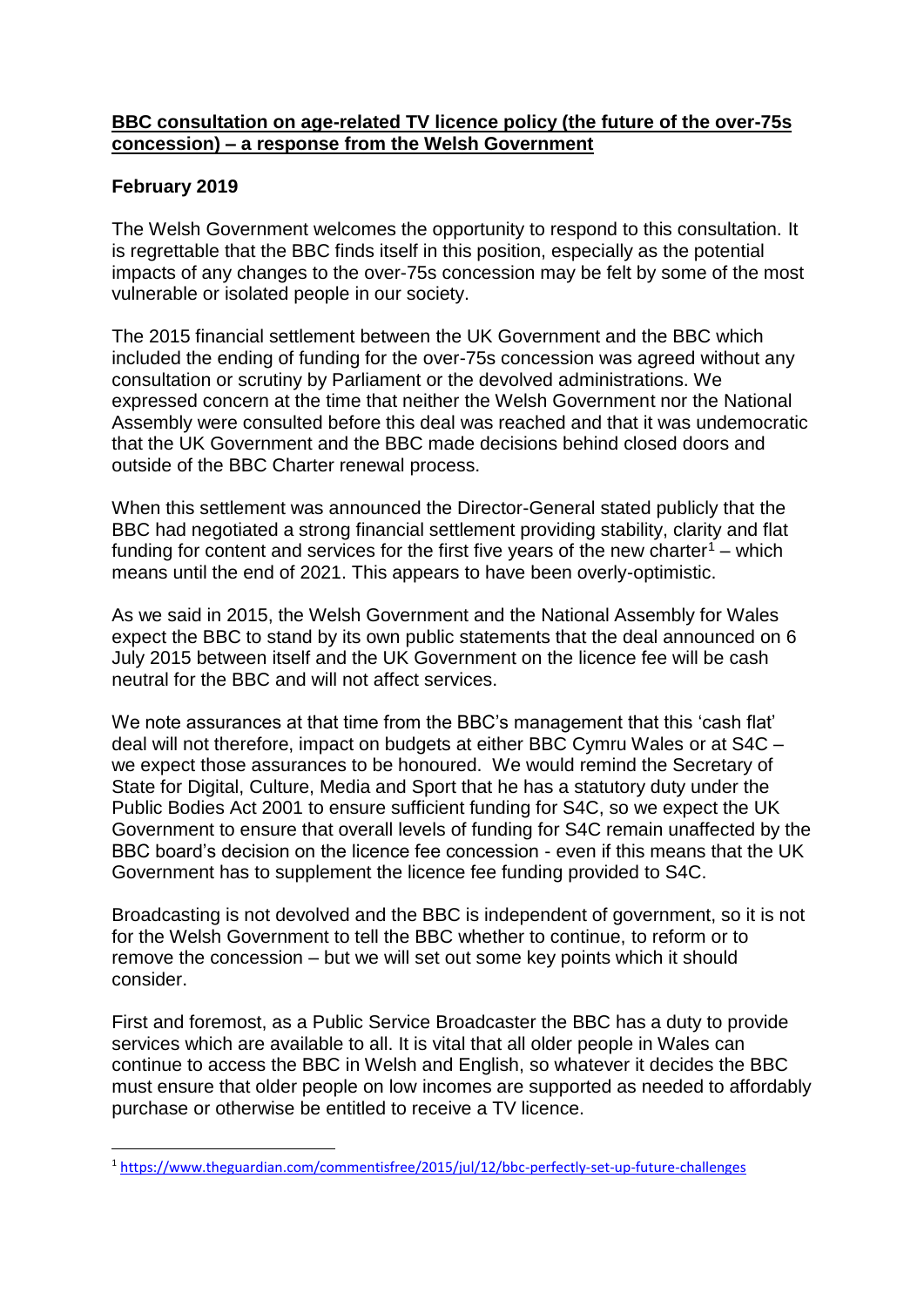We note comments by Frontier Economics, the consultants working with the BBC on this, about the minimal impact that loss of access to BBC services might have on over-75s in terms of social inclusion. In a country with a significant rural population this simply does not ring true. It also ignores the Reithian principles upon which the BBC was founded, especially its duty to inform. This applies to everyone.

Whatever their age and wherever they live in the UK, people expect the BBC to lead in providing information about democracy, current affairs and local news. This is especially important in Wales, where we have a weak print media sector and a slightly higher percentage of people over 75 than any of the other nations of the UK<sup>2</sup>.

On the option of 'means testing' any new concession, perhaps by linking it to receipt of Pension Credit, the report acknowledges that it could be possible, subject to further legislation, for the BBC to work with the DWP on a technological solution allowing people on Pension Credit to receive their entitlement to a free or discounted TV licence automatically - without any form filling or loss of dignity. Some technical difficulties would need to overcome, but this is a vitally important point. If such an option is chosen, we would urge the UK Government and the BBC to make every effort to deliver such a mechanism from the outset.

The analysis provided by Frontier Economics identifies the funding gap caused by the loss of the UK Government's funding, which it says could equate to £745m p.a. in lost licence fee revenue by 2021/22 if nothing is done. However, although the consultation acknowledges other, more positive developments, these do not appear to be factored in when options for the future are considered. They should be.

For example:

**.** 

- As part of the 2015 financial settlement the UK Government agreed to end the top slice of the licence fee that has been used in recent years to fund broadband rollout, resulting in the restoration of £150m p.a. of licence fee revenue to the BBC by 2020/21. This should be used to offset the loss of funding for the concession.
- The UK Government changed the law in 2017 to ensure that iPlayer-only viewers now have to pay the licence fee as well. This should result in additional licence fee revenue.
- The BBC states that the costs shown in the report assume no licence fee increases, as it doesn't have the power to raise the licence fee. That is correct, but under the deal reached during Charter negotiations the cost of the licence fee is now linked to inflation - so it should increase slightly over time.

<sup>&</sup>lt;sup>2</sup> In Wales 9.2% of people are aged 75 or over, the highest of any nation within the UK, which has an average of 8.2% (Source: Population estimates - local authority based by age band, ONS Crown Copyright Reserved [from Nomis, February 2019]).